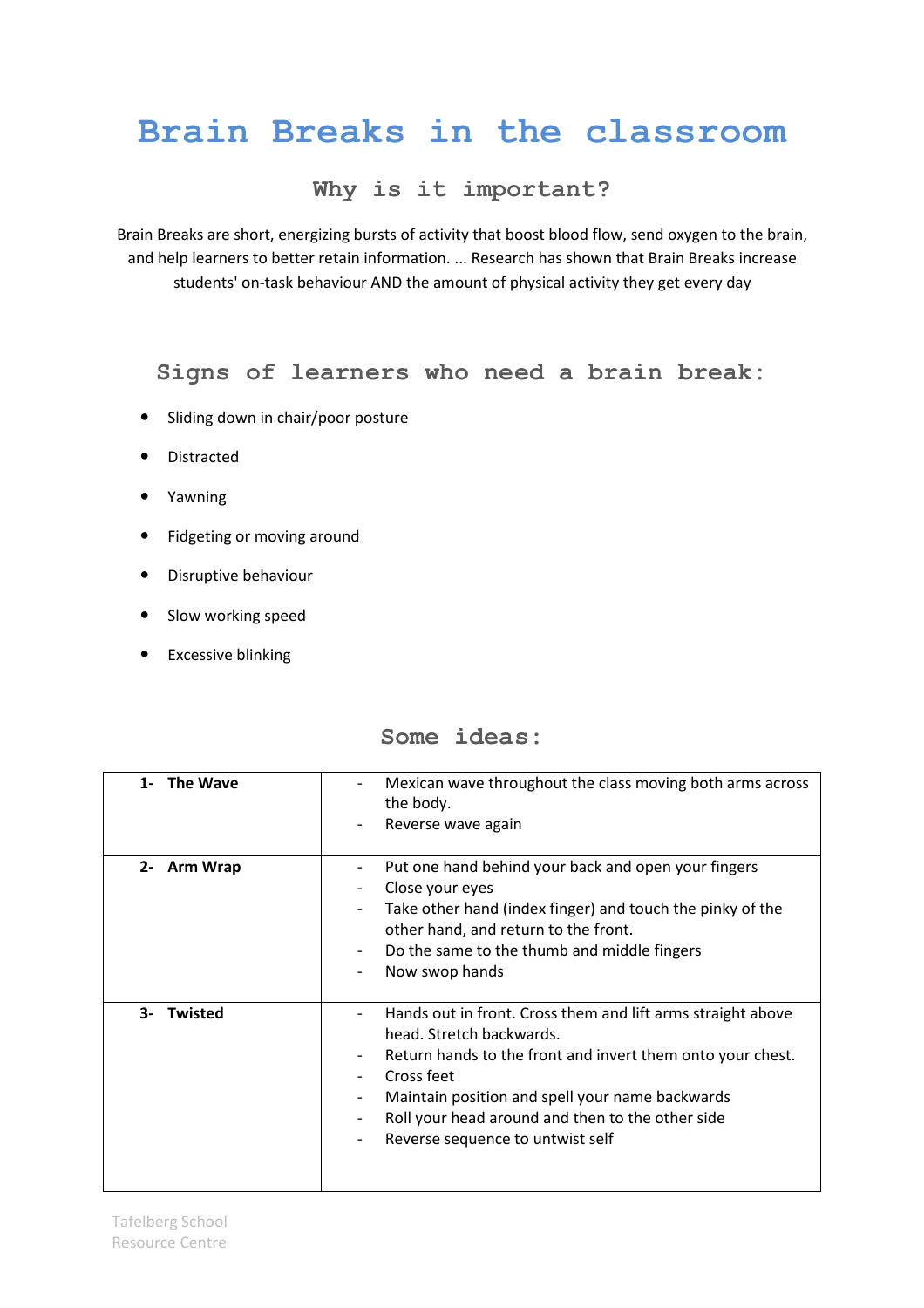| <b>Guns &amp; Roses</b><br>4- |                                                                                                                                                                                                                                    |
|-------------------------------|------------------------------------------------------------------------------------------------------------------------------------------------------------------------------------------------------------------------------------|
|                               | Guns<br>Roses                                                                                                                                                                                                                      |
|                               | Swop them<br>See how fast you can do it<br>Close your eyes and try swopping again                                                                                                                                                  |
| 5- Infinity                   | Make an infinity sign with your one hand, across your midline<br>Do the same with the other hand, at the same time, in the<br>opposite direction<br>Reverse                                                                        |
| 6- Paper passing              | Hold book or paper flat on palm of hand<br>Pass around your back, catch with other hand and bring to<br>front again<br>Repeat as fast as possible                                                                                  |
| <b>The Waiter</b><br>$7-$     | Paper in one hand, holding it flat on palm<br>Go under arm, around and finish up above head<br>Repeat with other hand, speed up                                                                                                    |
| 8- Hand Circling              | Cup hand and circle it towards your body<br>Do the same thing with the other hand in the opposite<br>direction<br>Switch                                                                                                           |
| <b>Blink and click</b><br>9-  | $L$ eye blinks while R hand clicks<br>Swop sides<br>Speed up                                                                                                                                                                       |
| 10- Elbow-knee stretch        | Hands on ears<br>Connect R elbow to L knee and vice versa<br>Now do in a 112 pattern, and repeat over and over                                                                                                                     |
| 11- Finger Tips               | Cross arms in front of face, turn hands towards each other,<br>hook thumbs<br>Index finger of one hand touches each fingertip of other<br>hand while maintaining this position<br>Do the same with middle, ring and pinkie fingers |
| 12- Figure eight              | Do a figure eight with a school book, through your legs<br>Change directions                                                                                                                                                       |
| 13- ABC, 123                  | Outline each letter of the alphabet with your finger, while<br>counting out loud                                                                                                                                                   |